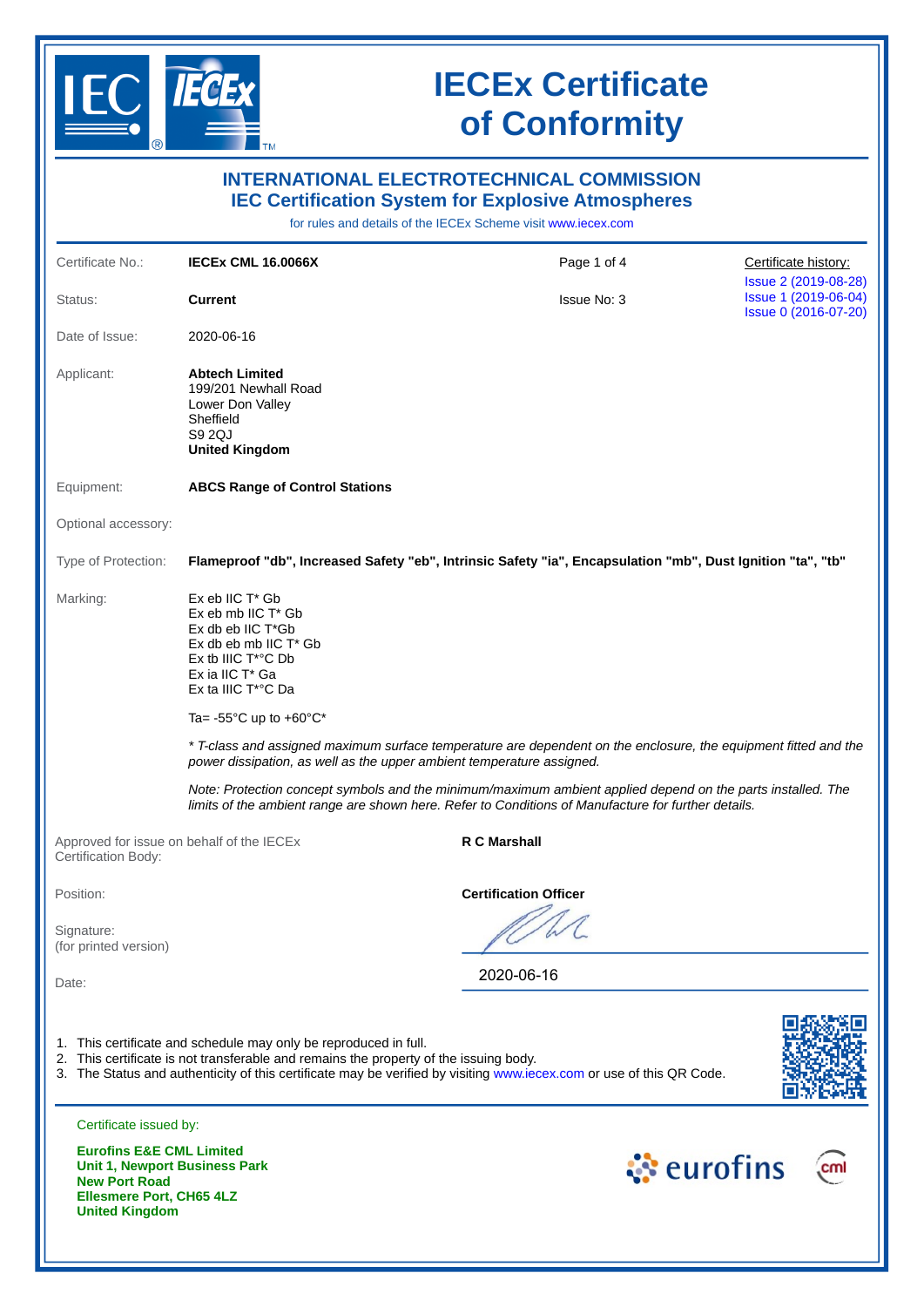

# **IECEx Certificate of Conformity**

| Certificate No.:                                            | <b>IECEX CML 16.0066X</b>                                                                                                                                                                                                                                                                                                                                                                                                                                                                                | Page 2 of 4           |
|-------------------------------------------------------------|----------------------------------------------------------------------------------------------------------------------------------------------------------------------------------------------------------------------------------------------------------------------------------------------------------------------------------------------------------------------------------------------------------------------------------------------------------------------------------------------------------|-----------------------|
| Date of issue:                                              | 2020-06-16                                                                                                                                                                                                                                                                                                                                                                                                                                                                                               | <b>Issue No: 3</b>    |
| Manufacturer:                                               | <b>Abtech Limited</b><br>199/201 Newhall Road<br>Lower Don Valley<br>Sheffield<br>S9 2QJ<br><b>United Kingdom</b>                                                                                                                                                                                                                                                                                                                                                                                        |                       |
| Additional<br>manufacturing<br>locations:                   |                                                                                                                                                                                                                                                                                                                                                                                                                                                                                                          |                       |
|                                                             | This certificate is issued as verification that a sample(s), representative of production, was assessed and tested and found to comply with<br>the IEC Standard list below and that the manufacturer's quality system, relating to the Ex products covered by this certificate, was<br>assessed and found to comply with the IECEx Quality system requirements. This certificate is granted subject to the conditions as set out in<br>IECEx Scheme Rules, IECEx 02 and Operational Documents as amended |                       |
| <b>STANDARDS:</b><br>to comply with the following standards | The equipment and any acceptable variations to it specified in the schedule of this certificate and the identified documents, was found                                                                                                                                                                                                                                                                                                                                                                  |                       |
| IEC 60079-0:2011<br>Edition:6.0                             | Explosive atmospheres - Part 0: General requirements                                                                                                                                                                                                                                                                                                                                                                                                                                                     |                       |
| Edition: 7.0                                                | IEC 60079-1:2014-06 Explosive atmospheres - Part 1: Equipment protection by flameproof enclosures "d"                                                                                                                                                                                                                                                                                                                                                                                                    |                       |
| IEC 60079-11:2011<br>Edition:6.0                            | Explosive atmospheres - Part 11: Equipment protection by intrinsic safety "i"                                                                                                                                                                                                                                                                                                                                                                                                                            |                       |
| IEC 60079-18:2014<br>Edition:4.0                            | Explosive atmospheres - Part 18: Equipment protection by encapsulation "m"                                                                                                                                                                                                                                                                                                                                                                                                                               |                       |
| IEC 60079-31:2013<br>Edition:2                              | Explosive atmospheres - Part 31: Equipment dust ignition protection by enclosure "t"                                                                                                                                                                                                                                                                                                                                                                                                                     |                       |
| IEC 60079-7:2015<br>Edition: 5.0                            | Explosive atmospheres - Part 7: Equipment protection by increased safety "e"                                                                                                                                                                                                                                                                                                                                                                                                                             |                       |
|                                                             | This Certificate does not indicate compliance with safety and performance requirements<br>other than those expressly included in the Standards listed above.                                                                                                                                                                                                                                                                                                                                             |                       |
| <b>TEST &amp; ASSESSMENT REPORTS:</b>                       | A sample(s) of the equipment listed has successfully met the examination and test requirements as recorded in:                                                                                                                                                                                                                                                                                                                                                                                           |                       |
| <b>Test Reports:</b>                                        |                                                                                                                                                                                                                                                                                                                                                                                                                                                                                                          |                       |
| GB/CML/ExTR16.0088/00                                       | GB/CML/ExTR19.0066/00                                                                                                                                                                                                                                                                                                                                                                                                                                                                                    | GB/CML/ExTR20.0112/00 |
| Quality Assessment Report:                                  |                                                                                                                                                                                                                                                                                                                                                                                                                                                                                                          |                       |
| GB/CML/QAR16.0021/04                                        |                                                                                                                                                                                                                                                                                                                                                                                                                                                                                                          |                       |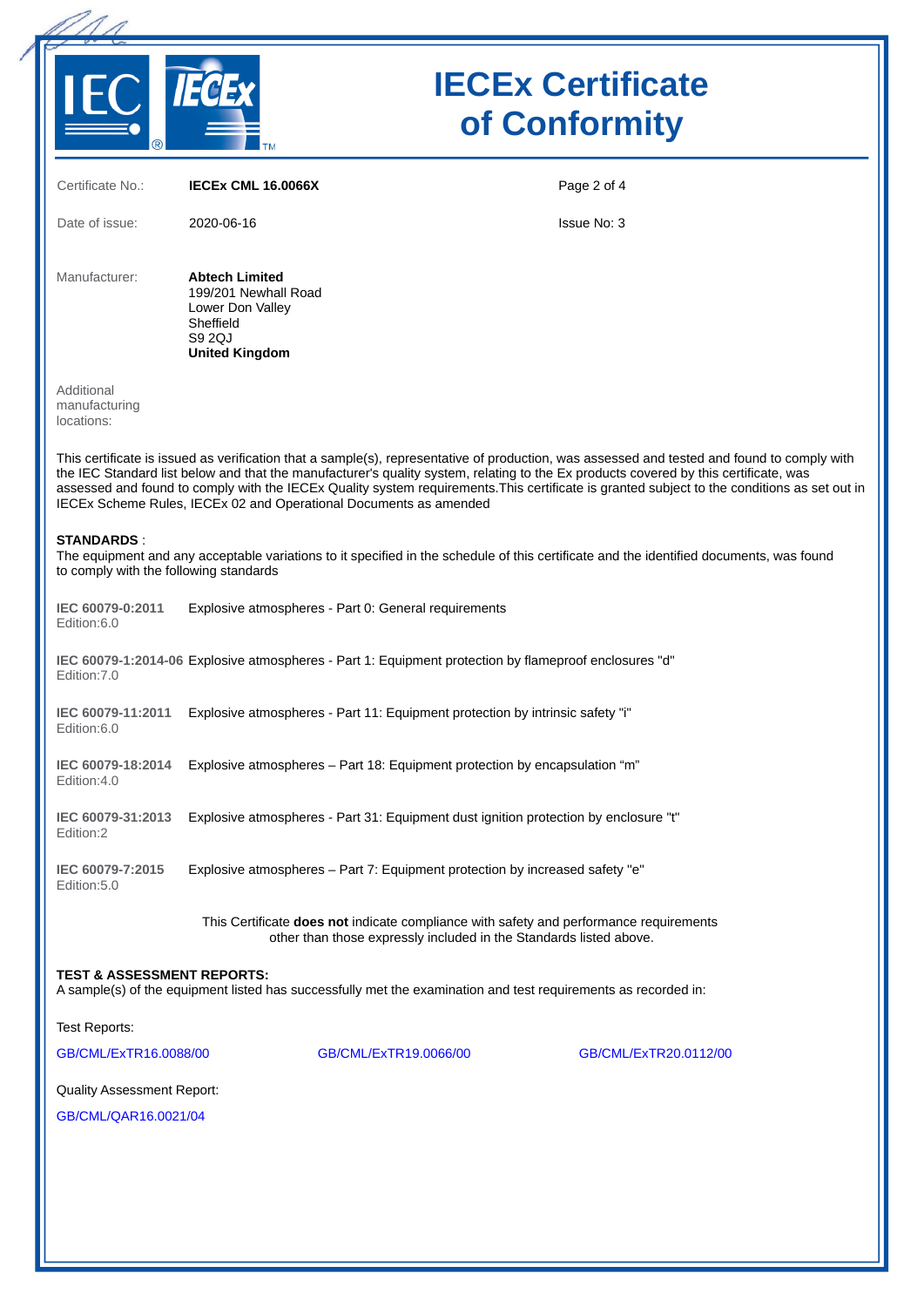

# **IECEx Certificate of Conformity**

Certificate No.: **IECEx CML 16.0066X**

Date of issue: 2020-06-16

Page 3 of 4

Issue No: 3

#### **EQUIPMENT:**

Equipment and systems covered by this Certificate are as follows:

The ABCS range of Control Stations utilise a previously certified non-metallic ABTECH BPG terminal enclosure. The enclosures are manufactured with a polyester resin base and are fitted with an arrangement of suitably certified control devices such as ammeters, switches, signal lamps and terminals. The enclosures may be fitted with an optional window.

Refer to Annex for full description and conditions of manufacture.

**SPECIFIC CONDITIONS OF USE: YES as shown below:** Refer to Annex for specific conditions of use.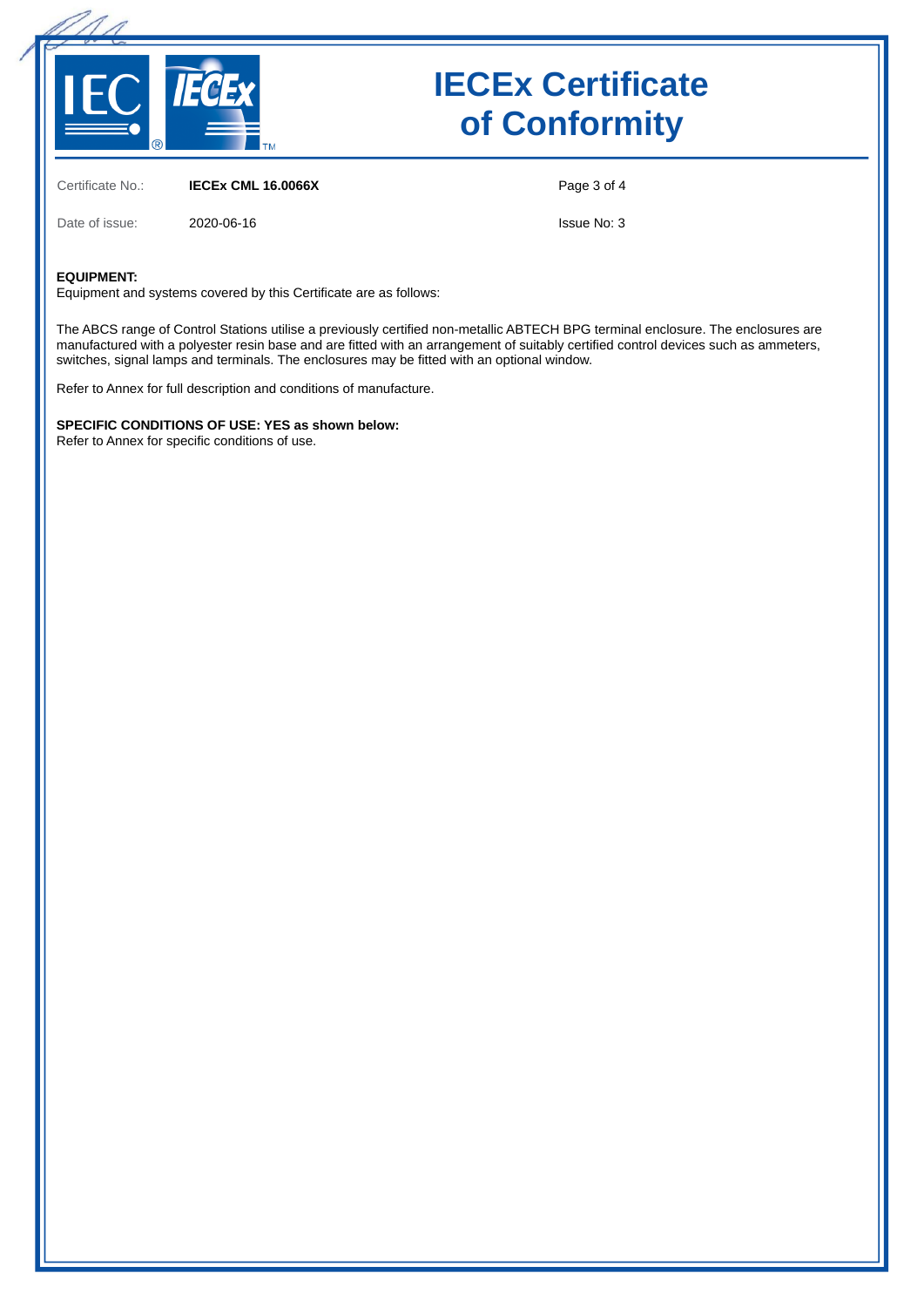

# **IECEx Certificate of Conformity**

Certificate No.: **IECEx CML 16.0066X**

Date of issue: 2020-06-16

Page 4 of 4

Issue No: 3

#### **DETAILS OF CERTIFICATE CHANGES (for issues 1 and above) Issue 1**

This issue introduced the following changes:

- 1. To update the certificate references of component approved parts. The certificate description has been updated accordingly.
- 2. The introduction of optional Ex eb mb fuse terminals.
- 3. The introduction of an X suffix to the certificate numbers and Specific Conditions of Use.
- 4. A Zone 0/20 intrinsically safe design option was introduced. Appropriate I.S. marking was applied to this option and standard IEC 60079-11 was added to the certificate. The certificate description was updated to show the power rating and maximum ambient options of the I.S. versions.
- 5. Change to a condition of manufacture relating to the terminals fitted

#### **Issue 2**

This issue introduced the following changes:

1. To update QAR reference

#### **Issue 3**

This issue introduced the following changes:

- 1. To acknowledge the change of certificate references for the Allen Bradley 800G range of operators.
- 2. To allow Bartec Control and Switching Module, Potentiometer and Terminal resistors to be fitted.
- 3. To allow CZ1208-9 (flash) Buzzers to be fitted.
- 4. The description has been updated to incorporate the above modifications.

#### **Annex:**

[IECEx CML 16.0066X Iss. 3 Certificate Annex.pdf](https://www.iecex-certs.com/deliverables/CERT/48046/view)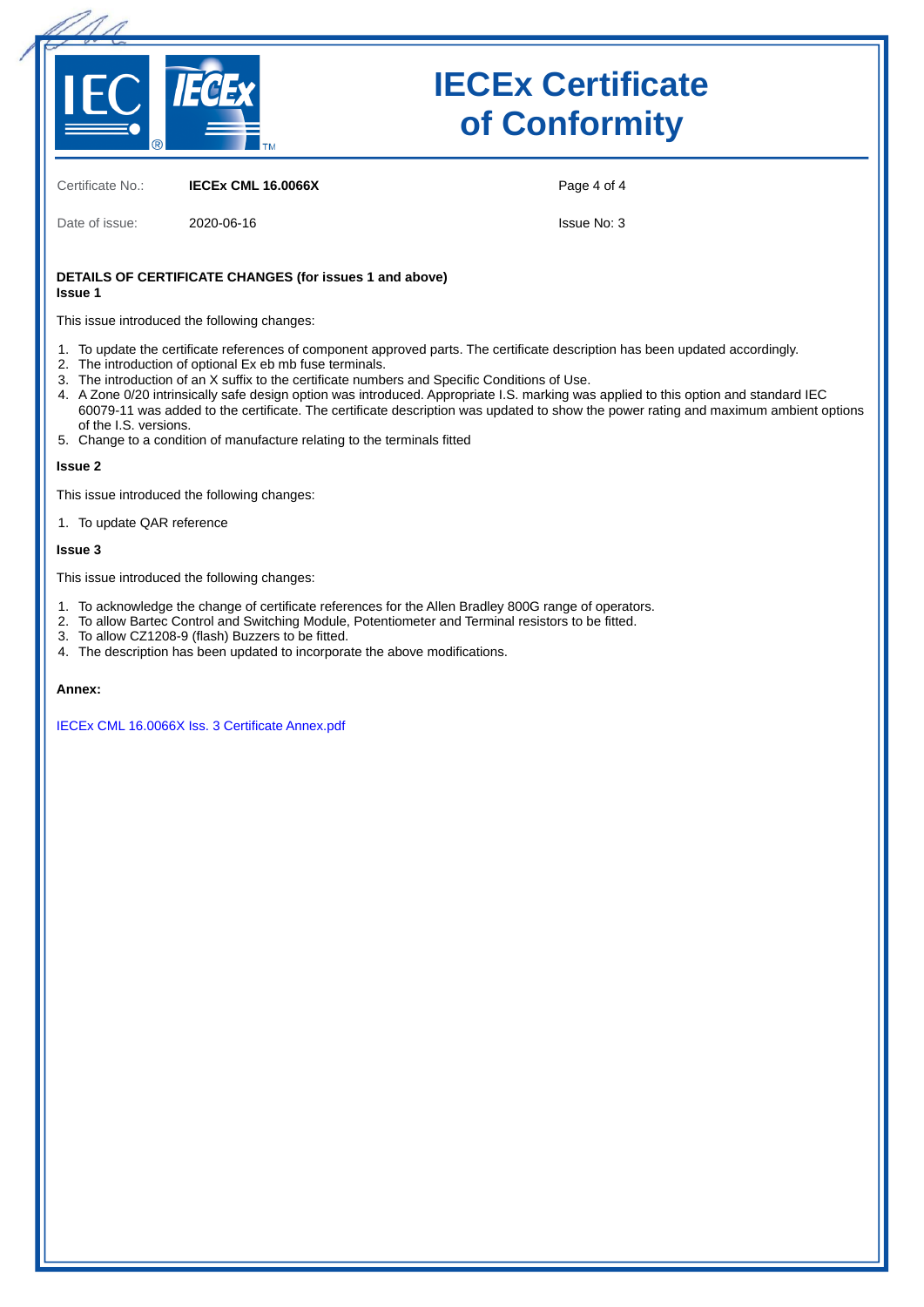MM

| Annexe to:        | IECEX CML 16.0066X Issue 3            |
|-------------------|---------------------------------------|
| <b>Applicant:</b> | <b>Abtech Limited</b>                 |
| <b>Apparatus:</b> | <b>ABCS Range of Control Stations</b> |



## **Description**

The ABCS Range of Control Stations utilise a previously certified non-metallic ABTECH BPG terminal enclosure. The enclosures are manufactured with a polyester resin base and are fitted with an arrangement of suitably certified control devices such as ammeters, switches, signal lamps and terminals. The enclosures may be fitted with an optional window.

| <b>ABCS Ref</b> | 6   |     | 8   | 9   | 10  | 11  | 12  | 12.5 | 13  | 13.5 | 14  | 15  | 15.5 |
|-----------------|-----|-----|-----|-----|-----|-----|-----|------|-----|------|-----|-----|------|
| Width (mm)      | 122 | 220 | 160 | 260 | 360 | 560 | 255 | 205  | 400 | 400  | 600 | 400 | 400  |
| Height (mm)     | 120 | 120 | 160 | 160 | 160 | 160 | 250 | 200  | 250 | 250  | 250 | 405 | 405  |
| Depth (mm)      | 90  | 90  | 90  | 90  | 90  | 90  | 120 | 120  | 120 | 160  | 120 | 120 | 201  |

### **ABCS Range of Control stations (dimensions):**

### **Components permitted to be fitted:**

The ABCS control stations may be fitted with the following control instrumentation and control devices in any combination, provided they do not exceed specified power dissipation values.

| <b>Component Details</b>                | <b>Certificate Numbers</b>                   | Code                          | <b>Temperature Range</b>                              |
|-----------------------------------------|----------------------------------------------|-------------------------------|-------------------------------------------------------|
|                                         | <b>CZ Explosion-Proof Appliances Co. Ltd</b> |                               |                                                       |
| CZ4000 Series<br><b>Operation Heads</b> | <b>IECEX CQM 15.0035U</b>                    | Ex eb IIC Gb<br>Ex tb IIIC Db | Tamb: -55 $^{\circ}$ C to<br>+65 $^{\circ}$ C         |
| CZ0201 Series Switch                    |                                              |                               | Tamb: -40°C to<br>+60 $°C$ (Type L)                   |
| Module                                  | <b>IECEX COM 08.0005U</b>                    | Ex db eb IIC Gb               | Tamb: -55 $^{\circ}$ C to<br>+60 $°C$ (Type H)        |
| CZ0202-**1* / **3* /                    |                                              |                               | Tamb: -40 $^{\circ}$ C to<br>+60 $°C$ (Type L)        |
| **4* Signal Lamp<br>Module              | <b>IECEX COM 08.0006U</b>                    | Ex db eb IIC Gb               | Tamb: -55 $^{\circ}$ C to<br>+60°C (Type H)           |
|                                         | <b>IECEX CQM 08.0006U</b>                    |                               | Tamb: -40 $^{\circ}$ C to<br>$+50^{\circ}$ C (Type L) |
| CZ0202-**2* Signal<br>Lamp Module       |                                              | Ex db eb IIC Gb               | Tamb: -55 $^{\circ}$ C to<br>$+50^{\circ}$ C (Type H) |

Unit 1. Newport Business Park New Port Road Ellesmere Port **CH65 4LZ** 

 $T +44(0) 151 559 1160$ E info@cmlex.com



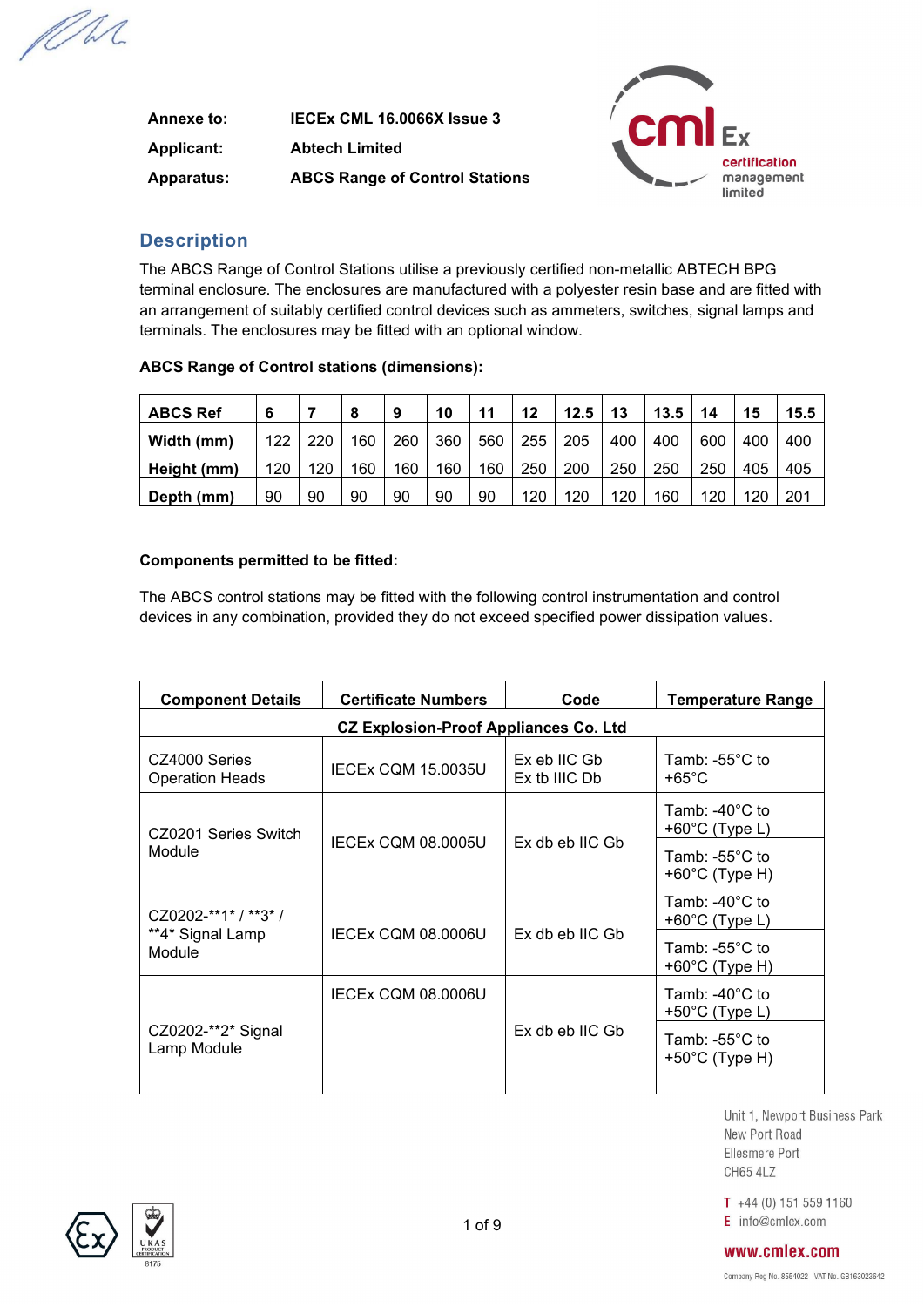MM



| <b>Component Details</b><br><b>Certificate Numbers</b>        |                           | Code                                        | <b>Temperature Range</b>                   |
|---------------------------------------------------------------|---------------------------|---------------------------------------------|--------------------------------------------|
| IECEx CQM 08.0006U<br>CZ0202-**0H Signal<br>Lamp Module       |                           | Ex ia IIC Ga                                | Tamb: -55°C to<br>$+55^{\circ}$ C          |
| CZ0203 Control Module                                         |                           |                                             | Tamb: -40°C to<br>+60°C (Type L)           |
| <b>Series</b>                                                 | <b>IECEx CQM 11.0033U</b> | Ex db eb IIC Gb                             | Tamb: -55°C to<br>+60°C (Type H)           |
| CZ0212-**1* / **3* /                                          |                           |                                             | Tamb: -40°C to<br>+60 $°C$ (Type L)        |
| **4* Signal Lamp with<br><b>Button Module</b>                 | IECEx CQM 11.0034U        | Ex db eb IIC Gb                             | Tamb: $-55^{\circ}$ C to<br>+60°C (Type H) |
| CZ0212-**0H Signal<br>Lamp with Button<br>Module              | IECEx CQM 11.0034U        | Ex ia IIC Ga                                | Tamb: -55°C to<br>$+55^{\circ}$ C          |
| CZ0205- A/ Ammeter<br>Module                                  | IECEx CQM 14.0034U        | Ex eb IIC Gb                                | Tservice: -40°C to<br>$+95^{\circ}$ C      |
| CZ0205- mA/<br>Ammeter and CZ0205-<br>V/ Voltmeter Module     | <b>IECEX CQM 14.0034U</b> | Ex eb mb IIC Gb                             | Tservice: -40°C to<br>$+95^{\circ}$ C      |
| CCZ1208/2-7 (flash)<br>Buzzer with plastic<br>body            | <b>IECEX EUT 16.0011U</b> | Ex eb ib mb IIC Gb<br>Ex ib tb IIIC Db      | Tamb: -40 to +50°C                         |
| CCZ1208/1-7 (flash)<br>Buzzer with metal body                 | <b>IECEX EUT 16.0011U</b> | $Ex$ db eb ib mb IIC<br>Gb Ex ib tb IIIC Db | Tamb: -40 to +55°C                         |
|                                                               |                           | Ex eb ib mb IIC Gb                          |                                            |
| CZ1208-9 (flash)<br><b>Buzzer</b>                             | <b>IECEX EUT 19.0003X</b> | Ex ib tb IIIC<br>T130°C Db                  | Tamb: -40 to +45°C                         |
|                                                               | <b>Bartec</b>             |                                             |                                            |
| 07-3323-1 Control and<br><b>Signalling Device</b><br>Adapters | <b>IECEX CML 14.0005U</b> | Ex eb IIC Gb<br>Ex tb IIIC Db               | Tservice: -55°C to<br>$+70^{\circ}$ C      |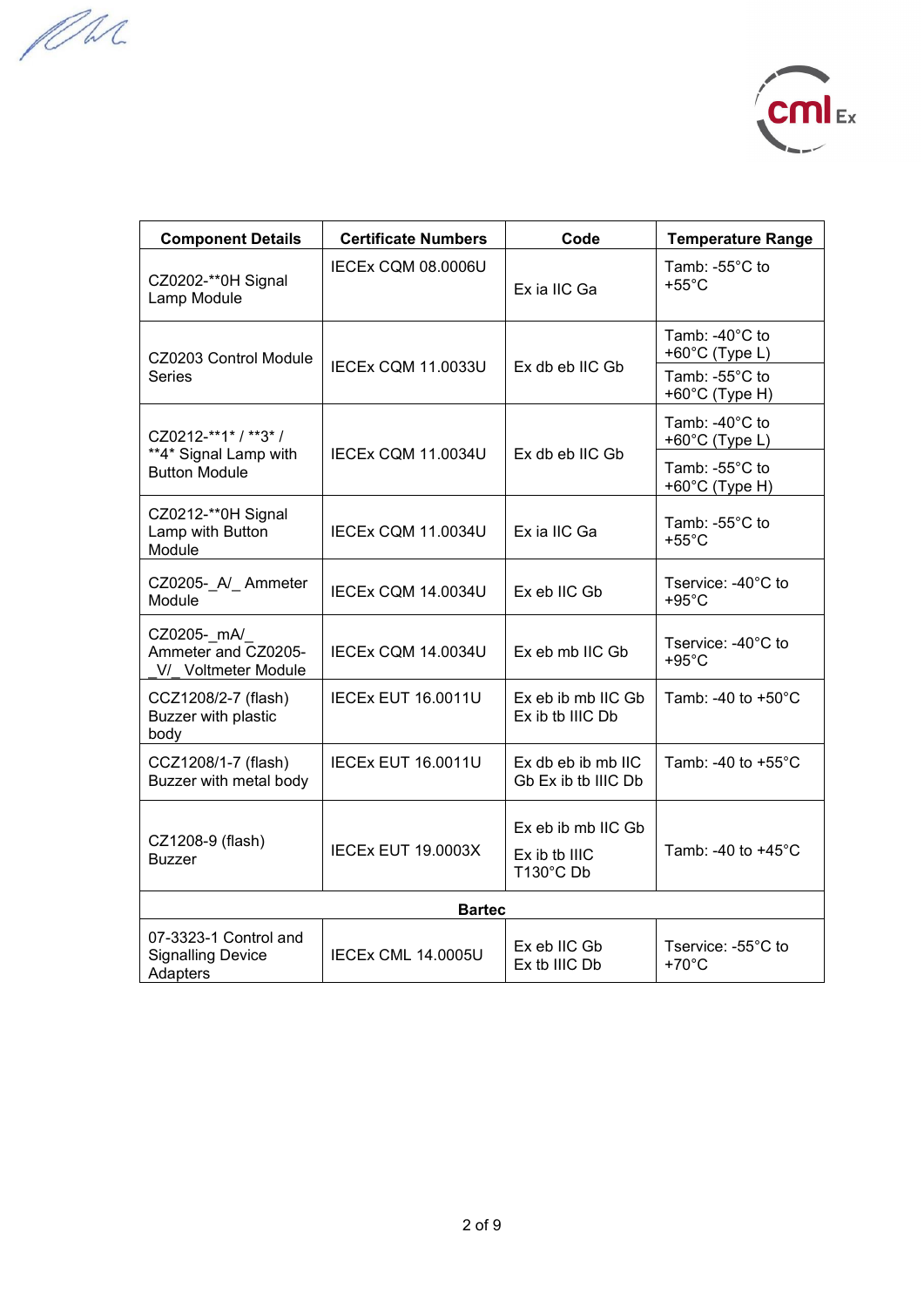MM



| <b>Component Details</b>                                                               | <b>Certificate Numbers</b> | Code                      | <b>Temperature Range</b>                                                                                                                                                                                                                         |
|----------------------------------------------------------------------------------------|----------------------------|---------------------------|--------------------------------------------------------------------------------------------------------------------------------------------------------------------------------------------------------------------------------------------------|
| 07-33 Circuit Module<br>and Control Switch                                             | IECEX CML 17.0045U         | Ex db eb IIC Gb           | Tamb:<br>-55°C to +40°C (16A)<br>-55°C to +60°C (11A)<br>Tservice:<br>-55 $^{\circ}$ C to +85 $^{\circ}$ C                                                                                                                                       |
| 07-335 Illuminated<br>Indicator Module and<br>07-336 Illuminated<br><b>Push Button</b> | IECEX CML 17.0046U         | $Ex$ db eb IIC Gb         | Tamb:<br>-55 $^{\circ}$ C to +50 $^{\circ}$ c<br>-55 $^{\circ}$ C to +60 $^{\circ}$ C*<br>*if operating voltage<br>is less than 26.4V.                                                                                                           |
| 07-337*-*D* Control<br>and Switching Module -<br>Potentiometer                         | <b>IECEX CML 17,0057U</b>  | Ex db eb IIC Gb           | Tamb<br>-55 to $+40^{\circ}$ C (1W)<br>-55 to +50 $^{\circ}$ C (0.75W)<br>-55 to +60 $^{\circ}$ C (0.5W)                                                                                                                                         |
| 07-7311-61TW/??00<br>$(?? = resistance value$<br>code)                                 | <b>IECEX PTB 11,0086U</b>  | Ex db e IIC Gb            | Tamb<br>-40 to +40 $^{\circ}$ C (1.4W<br>@ 16mm, 1.3W @<br>8mm)<br>-40 to +60 $^{\circ}$ C (1.4W<br>@ 16mm, 1.3W @<br>8mm)<br>-40 to +65 $^{\circ}$ C (0.7W<br>@ 16mm, 0.6W @<br>8mm)<br>-40 to +85 $^{\circ}$ C (0.7W<br>@ 16mm, 0.6W @<br>8mm) |
|                                                                                        | Quintex                    |                           |                                                                                                                                                                                                                                                  |
| QX0201 Switch Module                                                                   | <b>IECEX EPS 11.0011U</b>  | Ex de IIC Gb<br>Ex tD A21 | Tamb: $-55^{\circ}$ C to<br>$+60^{\circ}$ C                                                                                                                                                                                                      |
| QX0202 Signal Lamp<br>Module                                                           | IECEx EPS11.0012U          | Ex de IIC Gb<br>Ex tD A21 | Tamb: $-55^{\circ}$ C to<br>$+60^{\circ}$ C                                                                                                                                                                                                      |
| QX0212 Signal Lamp<br>with Button Module                                               | <b>IECEX EPS 11.0015U</b>  | Ex de IIC Gb<br>Ex tD A21 | Tamb: $-55^{\circ}$ C to<br>$+60^{\circ}$ C                                                                                                                                                                                                      |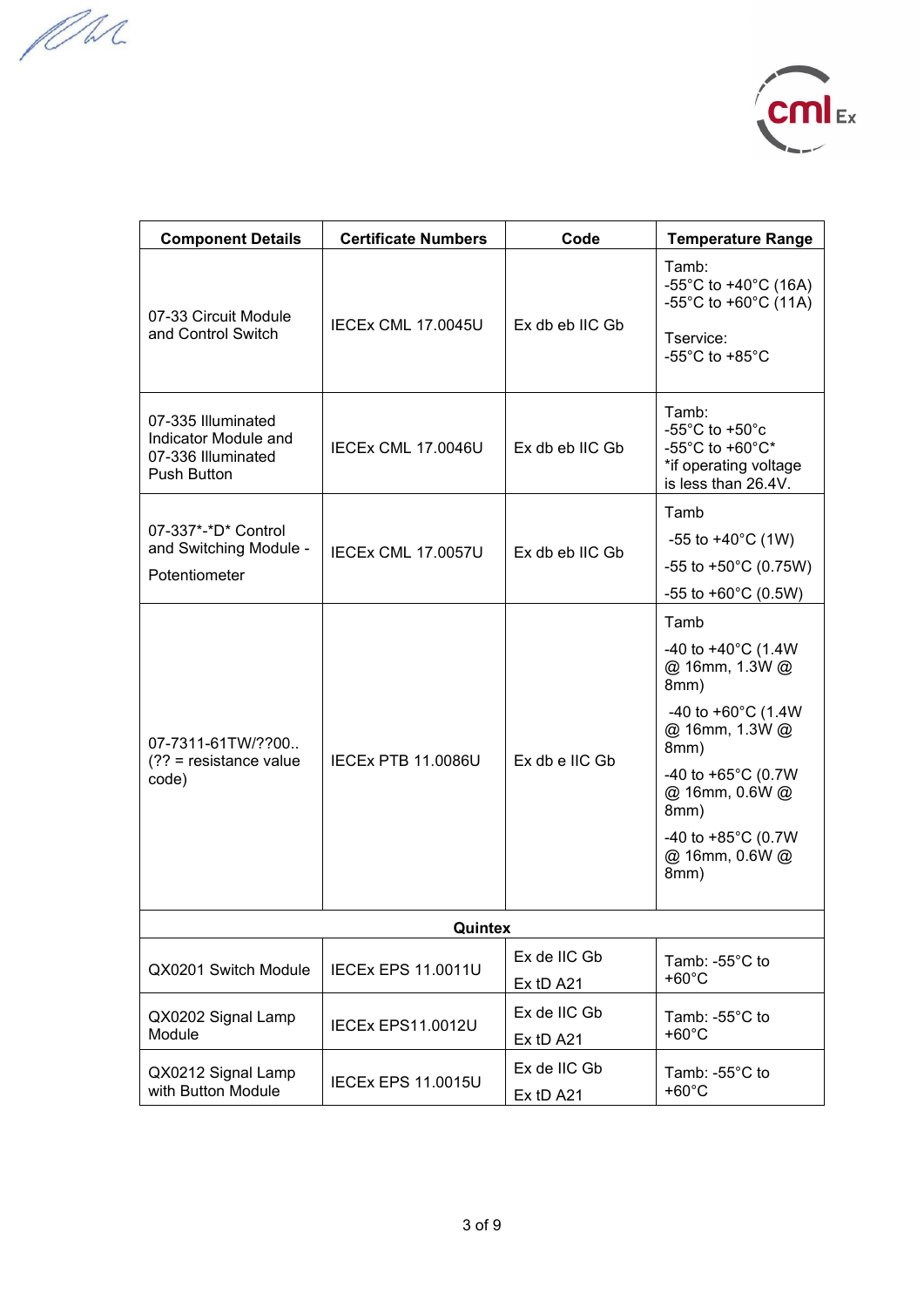MM



| <b>Certificate Numbers</b><br><b>Component Details</b>    |                                     | Code                          | <b>Temperature Range</b>                                                                                                             |
|-----------------------------------------------------------|-------------------------------------|-------------------------------|--------------------------------------------------------------------------------------------------------------------------------------|
| QX0205 Ammeter<br>Module<br><b>IECEX EPS 11,0014U</b>     |                                     | $Ex$ e IIC Gb<br>$Ex$ tD A21  | Tamb: -55 $^{\circ}$ C to<br>$+60^{\circ}$ C                                                                                         |
|                                                           | Allen Bradley / Rockwell Automation |                               |                                                                                                                                      |
| 800G Actuating and<br>Indicator Light<br>Elements         | <b>IECEX CML 14.0014U</b>           | Ex eb IIC Gb<br>Ex tb IIIC Db | Tservice: -55 to<br>+70°C                                                                                                            |
| 800G Switch Module                                        | <b>IECEX CML 17.0047U</b>           | Ex db eb IIC Gb               | Tamb:<br>-55°C to +40°C (16A)<br>-55°C to +60°C (11A)<br>-55 to +85 $^{\circ}$ C                                                     |
| 800G Lamp Module<br>and Illuminated Push<br><b>Button</b> | IECEX CML 17.0048U                  | Ex db eb IIC Gb               | Tamb:<br>-55 $^{\circ}$ C to +50 $^{\circ}$ C<br>$-55^{\circ}$ C to $+60^{\circ}$ C*<br>*if operating voltage<br>is less than 26.4V. |

### **Maximum Power Dissipation:**

| Maximum Power (W), EPL Gb & Db |                 |                         |                 |                            |                 |                 |                                  |                 |                 |
|--------------------------------|-----------------|-------------------------|-----------------|----------------------------|-----------------|-----------------|----------------------------------|-----------------|-----------------|
| T-class:                       |                 | T6/T85 $^{\circ}$ C (a) |                 | $T5/T100^{\circ}C$ (b) (e) |                 |                 | T4/T135 $^{\circ}$ C (c) (d) (e) |                 |                 |
| Max<br>ambient:                | $+40^{\circ}$ C | $+55^{\circ}$ C         | $+60^{\circ}$ C | $+40^{\circ}$ C            | $+55^{\circ}$ C | $+60^{\circ}$ C | $+40^{\circ}$ C                  | $+55^{\circ}$ C | $+60^{\circ}$ C |
| ABCS6                          | 9.38            | 2.00                    | 1.70            | 11.00                      | 9.38            | 8.75            | 12.25                            | 11.00           | 10.25           |
| <b>ABCS7</b>                   | 10.50           | 2.30                    | 1.70            | 12.25                      | 10.50           | 9.75            | 13.75                            | 12.25           | 11.50           |
| ABCS8                          | 10.35           | 2.00                    | 3.29            | 12.00                      | 10.35           | 9.50            | 13.50                            | 12.00           | 11.50           |
| ABCS9                          | 11.93           | 2.30                    | 1.70            | 13.75                      | 11.93           | 11.00           | 15.50                            | 13.75           | 13.25           |
| ABCS <sub>10</sub>             | 13.79           | 4.50                    | 3.29            | 16.00                      | 13.79           | 12.75           | 18.25                            | 16.00           | 15.25           |
| ABCS11                         | 18.34           | 6.68                    | 5.20            | 21.50                      | 18.34           | 17.00           | 24.25                            | 21.50           | 20.50           |
| ABCS <sub>12</sub>             | 15.47           | 2.30                    | 1.70            | 18.00                      | 15.47           | 14.25           | 20.25                            | 18.00           | 17.25           |
| ABCS <sub>13</sub>             | 20.87           | 5.2                     | 4.00            | 24.25                      | 20.87           | 19.50           | 27.50                            | 24.25           | 23.25           |
| ABCS14                         | 30.38           | 7.97                    | 6.59            | 35.63                      | 30.38           | 28.42           | 40.19                            | 35.63           | 33.97           |
| ABCS15                         | 31.35           | 8.26                    | 6.00            | 36.76                      | 31.35           | 29.33           | 41.47                            | 36.76           | 35.05           |

Where the Intrinsically Safe version of the equipment is used, the following maximum power dissipation values apply: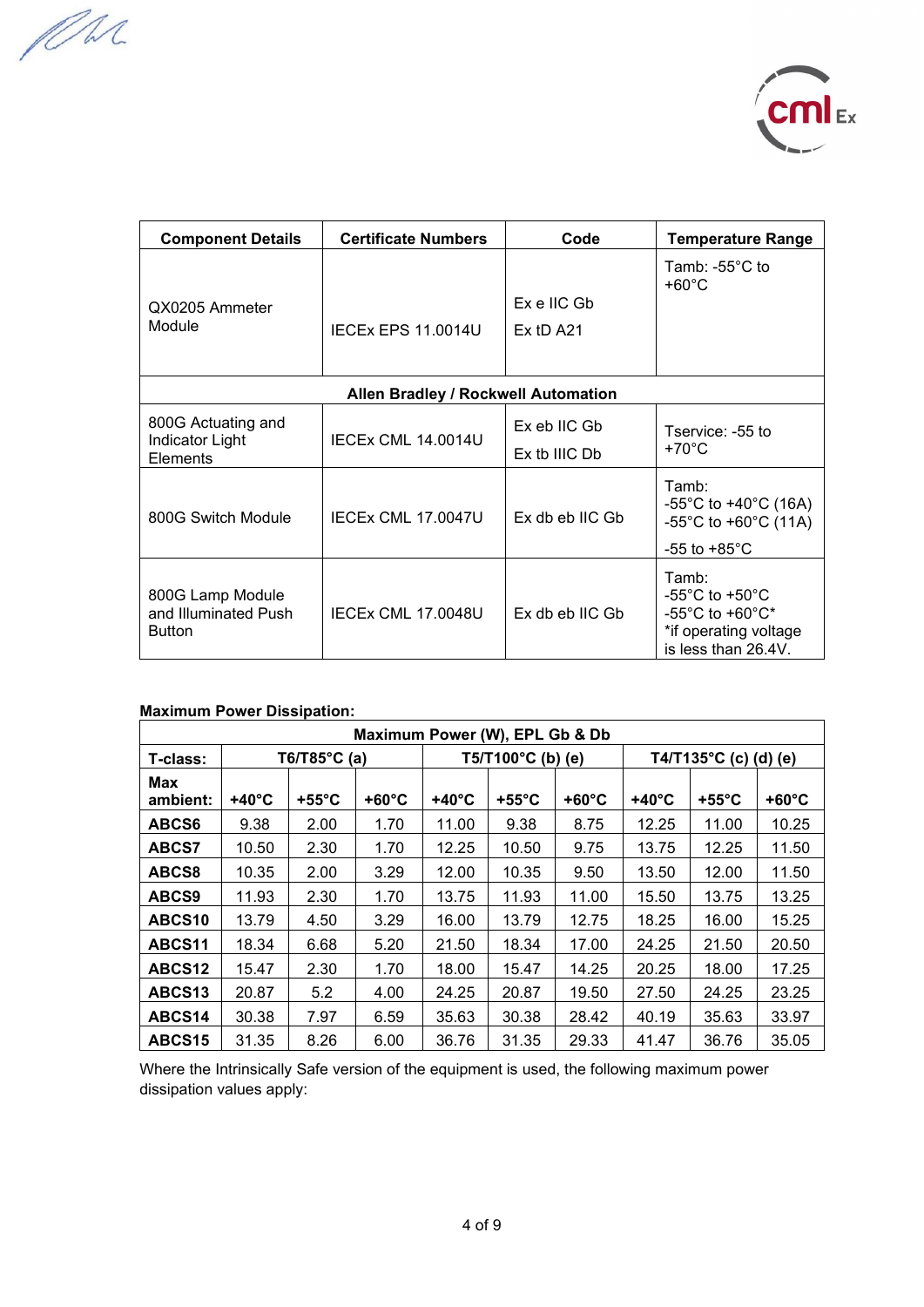MM



| Maximum Power (W), EPL Ga & Da |                                    |       |  |  |  |  |  |
|--------------------------------|------------------------------------|-------|--|--|--|--|--|
| T-class:                       | T4/T135°C (c) (d) (e)              |       |  |  |  |  |  |
| Max<br>ambient:                | $+55^{\circ}$ C<br>$+40^{\circ}$ C |       |  |  |  |  |  |
| ABCS6                          | 12.25                              | 11.00 |  |  |  |  |  |
| <b>ABCS7</b>                   | 13.75                              | 12.25 |  |  |  |  |  |
| ABCS8                          | 13.50                              | 12.00 |  |  |  |  |  |
| ABCS9                          | 15.50                              | 13.75 |  |  |  |  |  |
| ABCS10                         | 18.25                              | 16.00 |  |  |  |  |  |
| ABCS11                         | 24.25                              | 21.50 |  |  |  |  |  |
| ABCS <sub>12</sub>             | 20.25                              | 18.00 |  |  |  |  |  |
| ABCS13                         | 27.50                              | 24.25 |  |  |  |  |  |
| ABCS14                         | 40.19                              | 35.63 |  |  |  |  |  |
| ABCS15                         | 41.47                              | 36.76 |  |  |  |  |  |

The letter in the brackets next to the temperature class and associated upper ambient in the table above relates to the following maximum operating temperatures required of the terminals fitted.

| (a              | (b)    | (C)      | (d)    | 'e۱      |
|-----------------|--------|----------|--------|----------|
| $≥85^{\circ}$ C | ≥100°C | $≥120°C$ | ≥190°C | $≥105°C$ |

Note: All terminals fitted shall be suitable for the lower operating temperature marked on the certification label.

- The maximum power dissipation for each enclosure shall be reduced by 1 W for each control component.
- The maximum power dissipation for each enclosure shall be reduced by 0.5 W for each ammeter.
- Control stations of sizes not specified in the table may be manufactured subject to the maximum power being based on a smaller enclosure.
- 2.5 mm<sup>2</sup> size terminals are limited to a maximum current of 15 A or less as, permitted by their marking.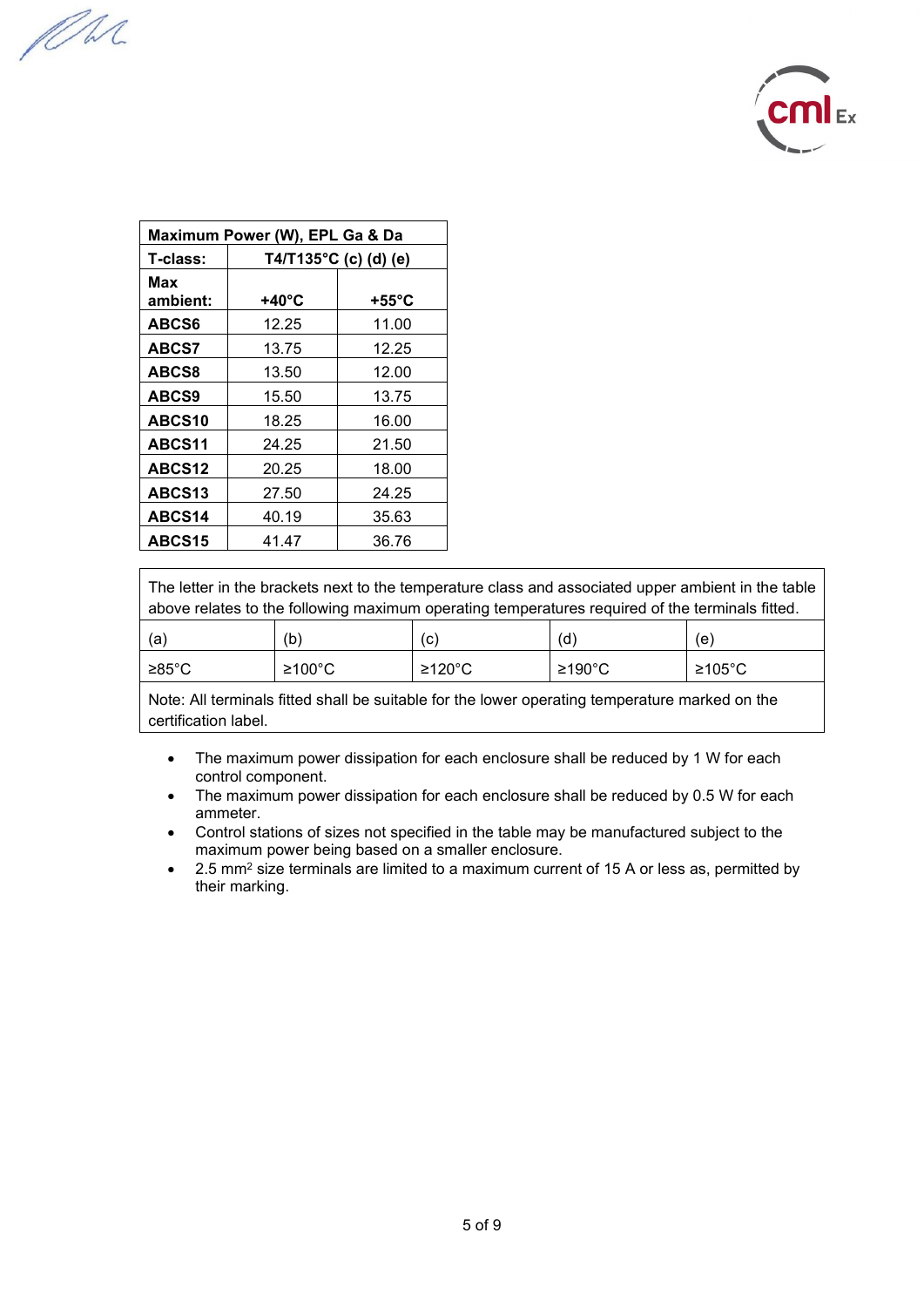PM.



### **Conditions of Manufacture**

The following conditions are required of the manufacturing process for compliance with the certification:

- i. The manufacturer shall carry out a dielectric strength test in accordance with clause 6.1, IEC 60079-7:2015 Ed 5 on all pre-wired junction boxes, taking into account the rated voltage of each unit. When the Control Stations are fitted with Phoenix Type SSK 0525 Ker-Ex Terminals, a dielectric strength test at 1836 V is to be applied between each adjacent terminal and between each terminal and earth in accordance with IEC 60079-7:2007, clause 7.1.
- ii. The total dissipated power of the enclosure shall be calculated in accordance with IEC 60079-7:2015 Ed 5, Annex E.2, and shall not exceed the maximum power rating defined in this certificate.
- iii. The Control Stations covered by this certificate incorporate previously certified devices. It is therefore the responsibility of the manufacturer to continually monitor the status of the certification associated with these devices, and the manufacturer shall inform CML of any modification of the devices that may impinge upon the explosion safety.
- iv. The manufacturer shall modify the marking to include additional protection concept letters and to select the gas group, ambient temperature and Ingress Protection rating that are appropriate the combination of devices that are fitted.
- v. The terminals used in these Control stations shall be suitably approved IECEx terminals. All terminals shall be installed in accordance with their certificate conditions and relevant codes of practice/wiring regulations, paying particular attention to the following:
	- The maximum service temperature range.
	- The minimum creepage distances shall be maintained.
	- Terminals rated for voltages above 690 VAC shall not be used at voltages above 690 VAC within the Control Stations.
	- The rated voltages and currents may vary if cross-section facilities are used.
	- The reduction in rating of adjacent terminals shall be observed, where applicable.
	- The limiting temperature of the terminal insulation shall be in accordance with the limiting temperatures defined in the product description on this certificate.
- vi. The maximum ambient, temperature class and assigned maximum surface temperature of the equipment are dependent on the model and maximum power dissipation. Hence the maximum ambient, temperature class and assigned maximum surface temperature shall be marked in accordance with the 'Maximum Power Dissipation' table in the description on this certificate.
- vii. The marked minimum ambient temperature assigned to the equipment shall be no lower than the minimum ambient/service temperature of any previously certified parts installed. All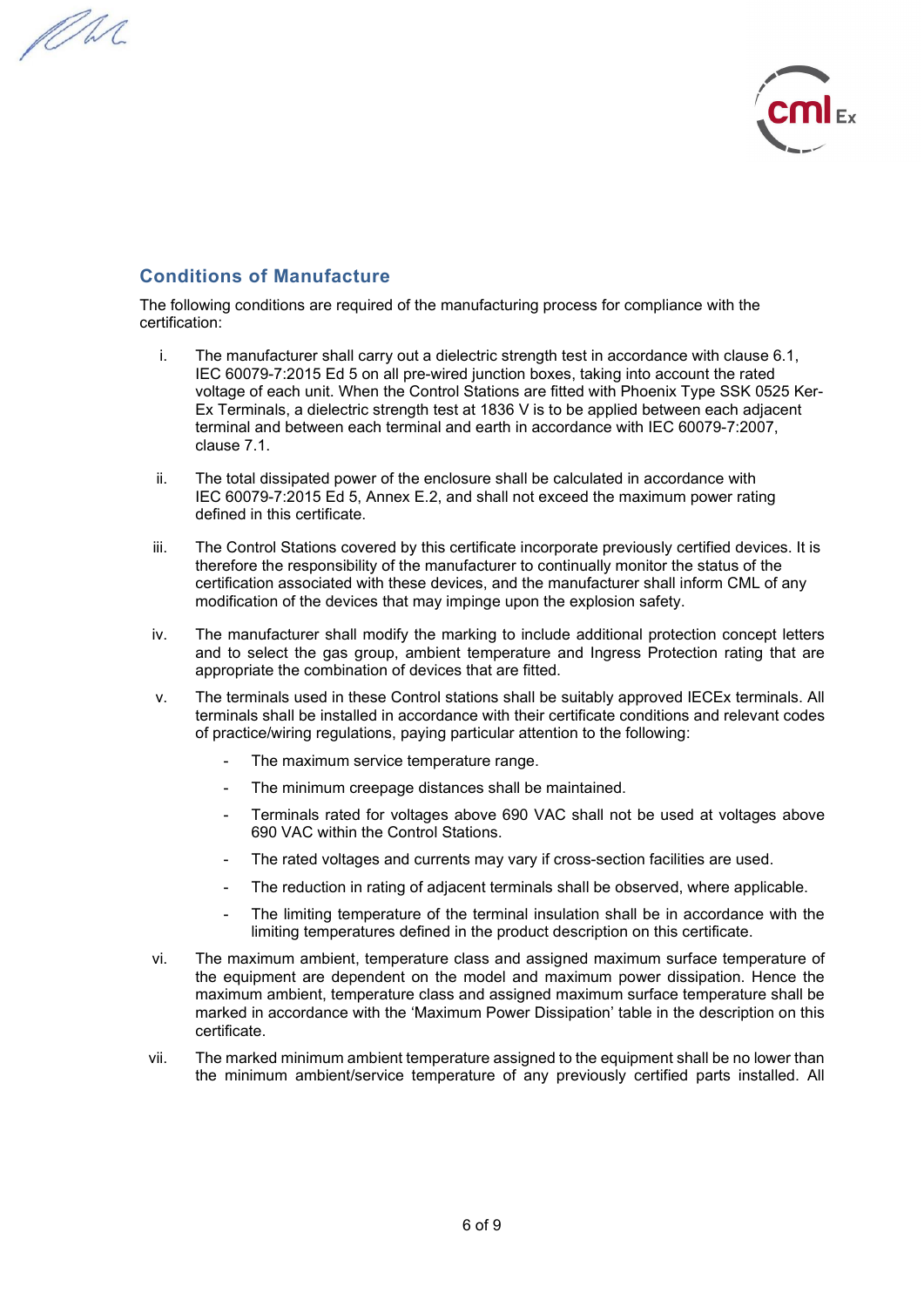PM.



previously certified parts shall be used within their defined maximum ambient or service temperature.

- viii. All component approved parts installed on units marked with the IECEx certificate number, IECEx CML 16.0066X, shall be IECEx certified.
- ix. When fuses are fitted that are certified "Ex e mb" or "Ex eb mb" then the enclosure marking shall include the symbols 'eb mb' as part of the label marking code, as well as the appropriate gas/dust group marking, as defined by the fuse approval.
- x. All fuses fitted shall be approved to the appropriate IECEx standards and ratings for this apparatus. Additionally, the fuses shall:
	- Be suitable for the intended temperature range of the junction box.
	- Be suitable to maintain the required creepage and clearances in accordance with IEC 60079-7.
	- Have a declared contact resistance or power dissipation rating.
	- Be installed in accordance with their certificate conditions and the relevant codes of practice/wiring regulations
	- The power dissipation of the fuse shall be deducted from the maximum allowable power dissipation of the enclosure.
- xi. When the control stations are fitted with the CZ1208-9 (flash) Buzzer the following additional warning should be applied "WARNING – CLEAN ONLY WITH A DAMP CLOTH"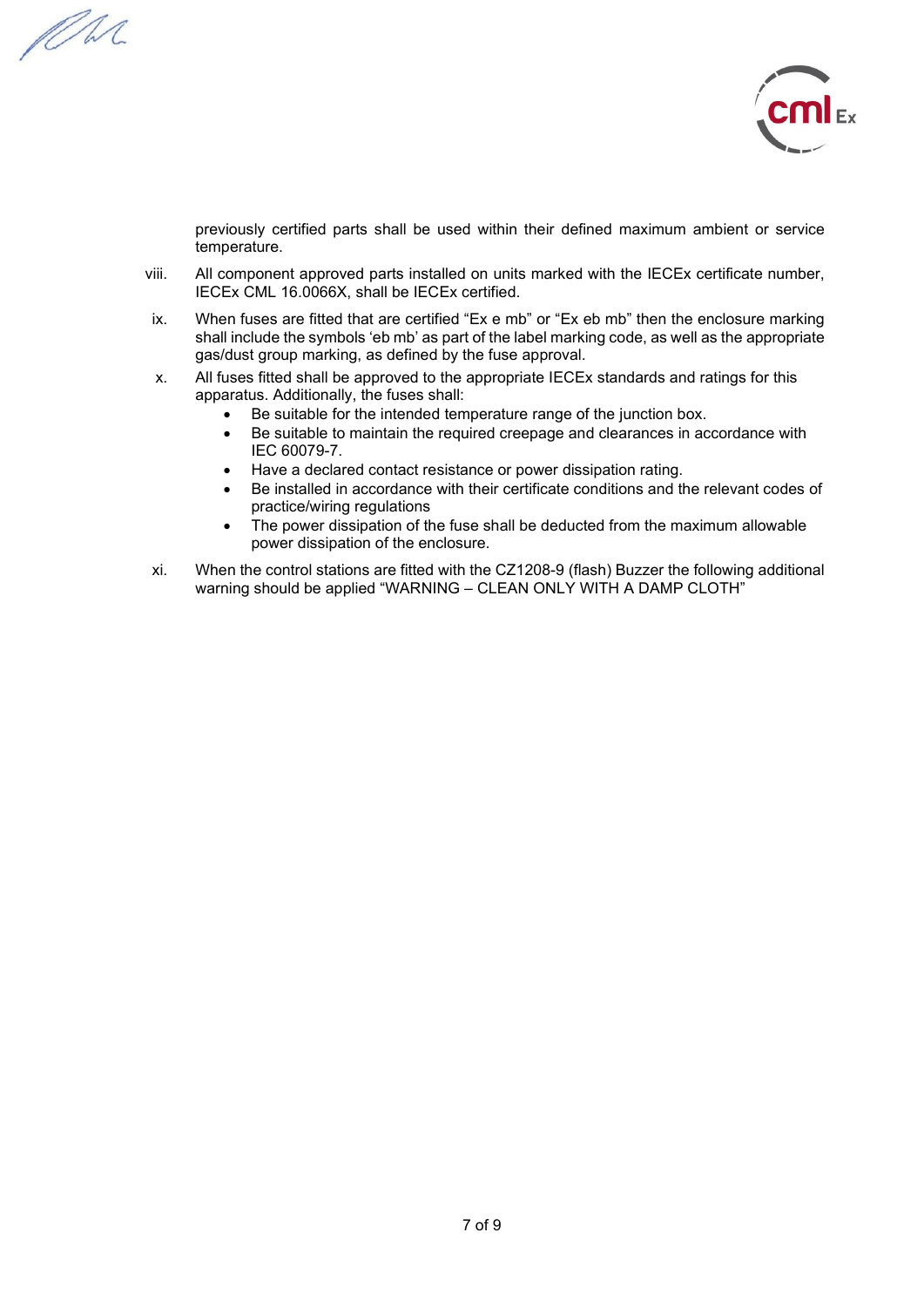PM.



## **Specific Conditions of Use**

The following conditions relate to safe installation and/or use of the equipment.

- i. The flameproof joints of flameproof components shall not be repaired.
- ii. Where the intrinsically safe options of CZ0202 Signal Lamp Module (IECEx CQM 08.0006U) and CZ0212 Signal Lamp with Button Module (IECEx CQM 11.0034U) are used, the power supply shall be from an appropriate safety barrier with specified output parameters that are equal to or less than the input parameters. In an ambient temperature of 55°C, the temperature class of modules CZ0202 and CZ0212 with type of protection "Ex ia" is T4.
- iii. The CZ4000-M□ Calotte (glass window) and CZ4000-4019 safety latches (IECEx CQM 15.0035U) present a potential electrostatic hazard and as such shall be fitted to fixed installations only to allow them to comply with IEC 60079-0: Clause 7.4.2 (e) and Clause 7.4.3 (d). They shall only be cleaned with a damp cloth and sited away from any static charging methods e.g. near forced air movement or where they can easily be rubbed by passers-by.
- iv. The cable gland may not provide sufficient clamping; the user shall provide additional clamping of the cable to ensure that pulling and twisting is not transmitted to the terminations.
- v. When the control stations are fitted with the CZ1208-9 (flash) Buzzer the following additional warning shall be applied "WARNING – CLEAN ONLY WITH A DAMP CLOTH"
- vi. The control component shall be fitted in an enclosure complying with an approved explosion protection type in accordance with IEC 60079-0.
- vii. When fitted in an enclosure of explosion protection type "e" increased safety in accordance with IEC 60079-7, the clearance and creepage distances in accordance with section 4.3, section 4.4 and table 1 shall be met.
- viii. The control and switching unit shall be installed in an enclosure which meets the requirements of a recognized type of protection as specified in IEC 60079-0.
- ix. When the switch module and the control switch are installed in an enclosure of the type of protection increased safety "e" in compliance with IEC 60079-7, the clearance and creepage distances according to clause 4.3, clause 4.4 and table 1 shall be complied with.
- x. When the control stations are fitted with the CZ1208-9 (flash) Buzzer, under certain extreme circumstances, the non-metallic parts incorporated in the enclosure of this equipment may generate an ignition-capable level of electrostatic charge. Therefore, the equipment shall not be installed in a location where the external conditions are conducive to the build-up of electrostatic charge on such surfaces. In addition, the equipment shall only be cleaned with a damp cloth.
- xi. When the control stations are fitted with the CZ1208/1-7 (flash) buzzer or the CZ1208/2-7 (flash) buzzer the electrical connection must be protected.
- xii. In order to guarantee the IP degree of the component, the wall of the enclosure where it's installed shall be plane and smooth.